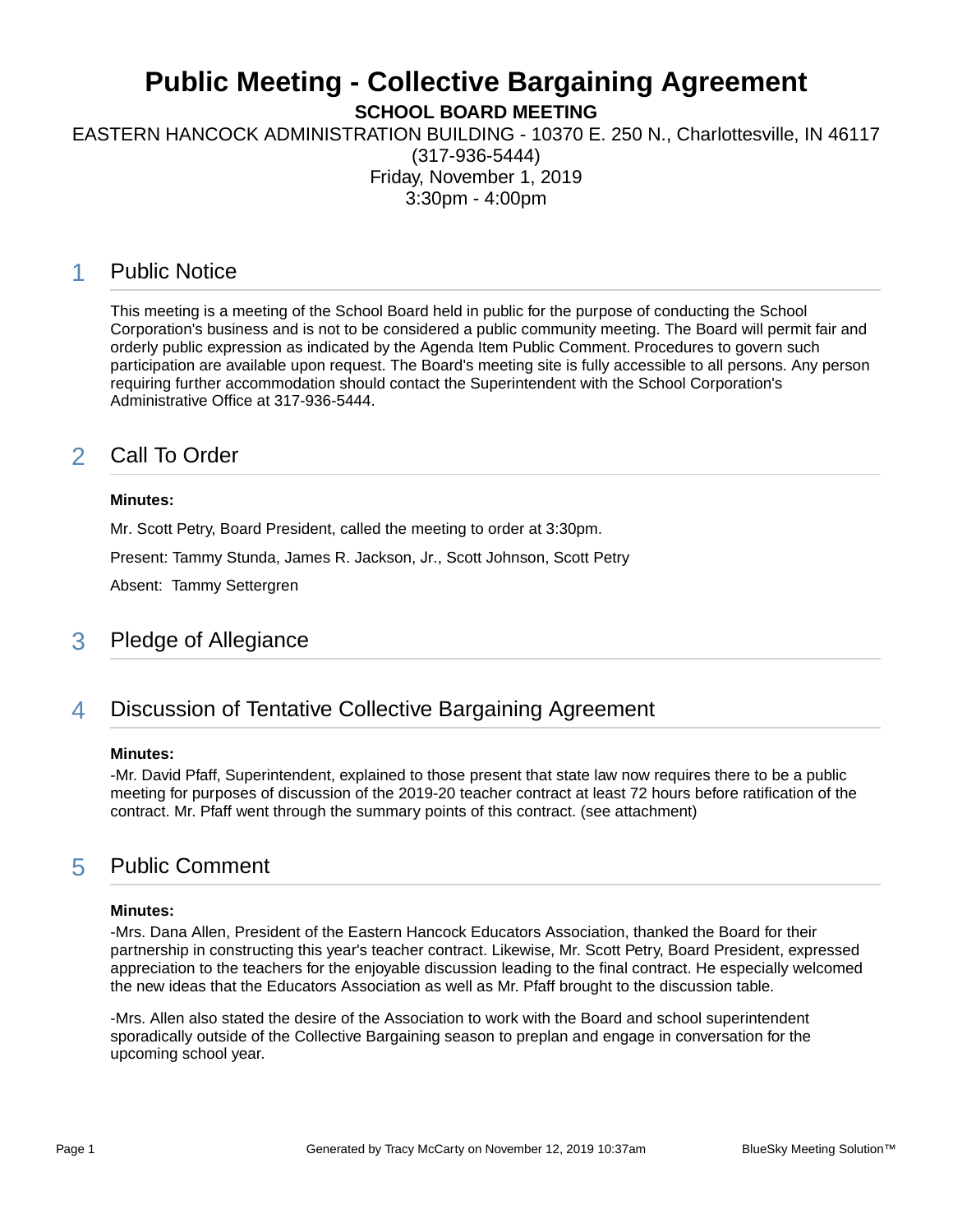## 6 Informational

## 7 Adjournment

#### **Minutes:**

Mr. Johnson moved and Mr. Jackson seconded a motion to adjourn. Motion carried 4-0.

Scott Petry, Board President

\_\_\_\_\_\_\_\_\_\_\_\_\_\_\_\_\_\_\_\_\_\_\_\_\_\_\_\_\_\_

Scott Johnson, Board Secretary

\_\_\_\_\_\_\_\_\_\_\_\_\_\_\_\_\_\_\_\_\_\_\_\_\_\_\_\_\_\_\_\_\_\_